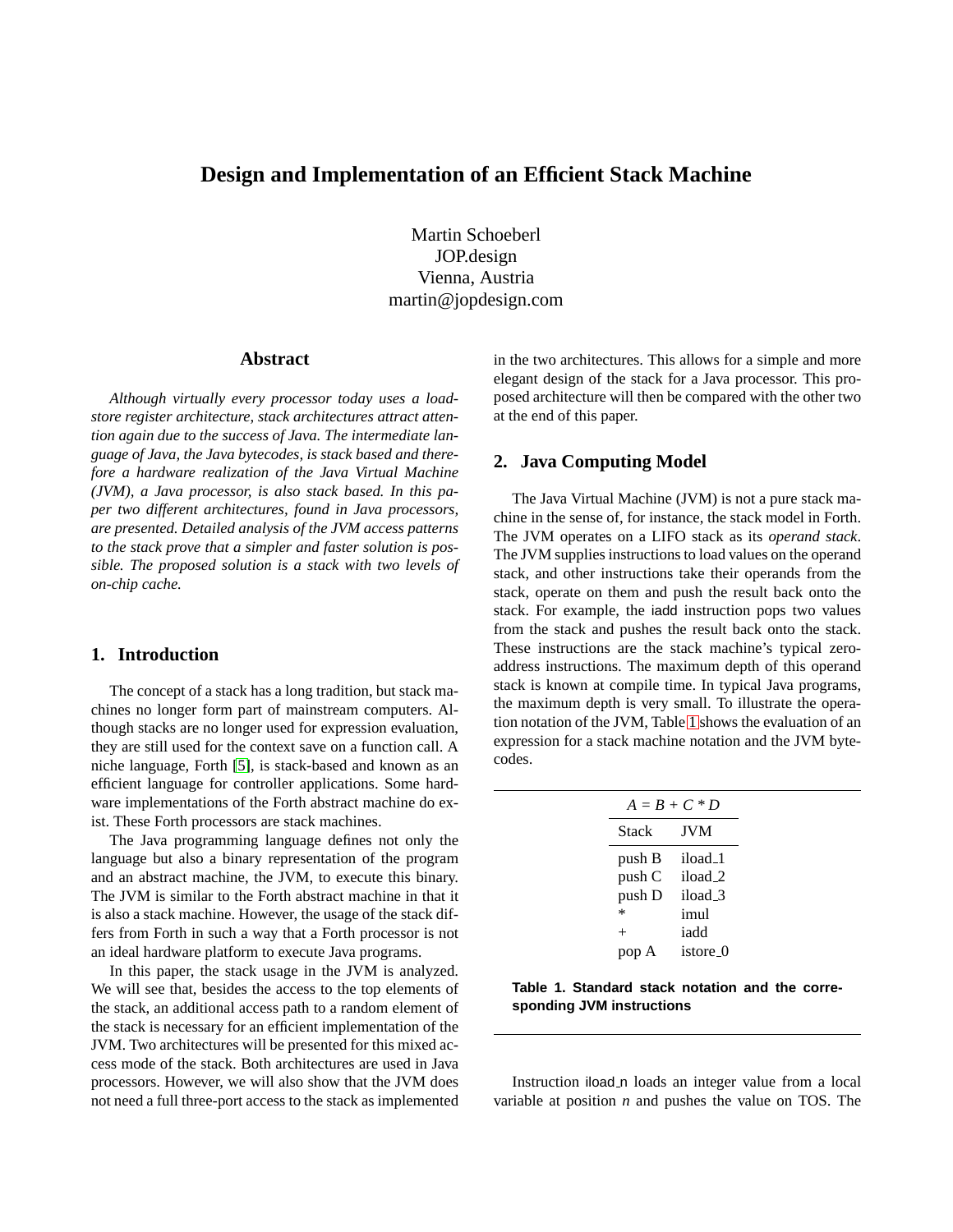JVM contains another memory area for method local data. This area is known as *local variables*. Primitive type values, such as integer and float, and references to objects are stored in these local variables. Arrays and objects cannot be allocated in a local variable, as in C++. They have to be placed on the heap. Different instructions transfer data between the operand stack and the local variables. Access to the first four elements is optimized with dedicated single byte instructions, while up to 256 local variables are accessed with a two-byte instruction and, with the wide modifier, the area can contain up to 65536 values.

These local variables are very similar to registers and it appears that some of these locals can be mapped to the registers of a general purpose CPU or implemented as registers in a Java processor. On method invocation, local variables could be saved in a frame on a stack, different from the operand stack, together with the return address, in much the same way as in C on a typical processor. This would result in the following memory hierarchy:

- On-chip hardware stack for ALU operations
- A small register file for frequently-accessed variables
- A method stack in main memory containing the return address and additional local variables

However, the semantics of method invocation suggest a different model. The arguments of a method are pushed on the operand stack. In the invoked method, these arguments are not on the operand stack but are instead accessed as the first variables in the local variable area. The *real* method local variables are placed at higher indices. Figure [1](#page-2-0) gives an example of the argument passing mechanism in the JVM. These arguments could be copied to the local variable area of the invoked method. To avoid this memory transfer, the entire variable area (the arguments *and* the variables of the method) is allocated on the operand stack. However, in the invoked method, the arguments are buried deep in the stack.

This asymmetry in the argument handling prohibits passing down parameters through multiple levels of subroutine calls, as in Forth. Therefore, an extra stack for return addresses is of no use for the JVM. This single stack now contains the following items in a frame per method:

- The local variable area
- Saved context of the caller
- The operand stack

A possible implementation of this layout is shown in Fig-ure [2.](#page-1-0) A method with two arguments, arg 1 and arg 2 (arg 0 is the *this* pointer), is invoked in this example. The invoked method *sees* the arguments as var 1 and var 2. var 3 is the only local variable of the method. SP is a pointer to the top of stack and VP points to the start of the variable area.

<span id="page-1-0"></span>

**Figure 2. Stack change on method invocation**

# <span id="page-1-1"></span>**3. Access Pattern on the Java Stack**

The pipelined architecture of a Java processor executes basic instructions in a single cycle. A stack that contains the operand stack *and* the local variables results in following access patterns:

- **Stack Operation:** Read of the two top elements, operate on them and push back the result on the top of the stack. The pipeline stages for this operation are: value1  $\leftarrow$  stack[sp], value2  $\leftarrow$  stack[sp-1] result  $\leftarrow$  value1 op value2, sp  $\leftarrow$  sp-1 stack[sp] ← result
- **Variable Load:** Read of a data element deeper down in the stack, relative to a variable base address pointer (VP), and push this data on the top of the stack. This operation needs two pipeline stages: value  $\leftarrow$  stack[vp+offset], sp  $\leftarrow$  sp+1 stack[sp] ← value
- **Variable Store:** Pop the top element of the stack and write it in the variable relative to the variable base address: value  $\leftarrow$  stack[sp] stack[vp+offset]  $\leftarrow$  value, sp  $\leftarrow$  sp-1

For single cycle execution of these operations, a three-port memory or register file (two read ports and one write port) is necessary.

## **4. Different Realizations of a Stack Cache**

As the stack is a heavily accessed memory region, the stack — or part of it — has to be placed in the upper level of the memory hierarchy. This part of the stack is referred to as *stack cache* in this paper. As described in [\[3\]](#page-7-1), a typi-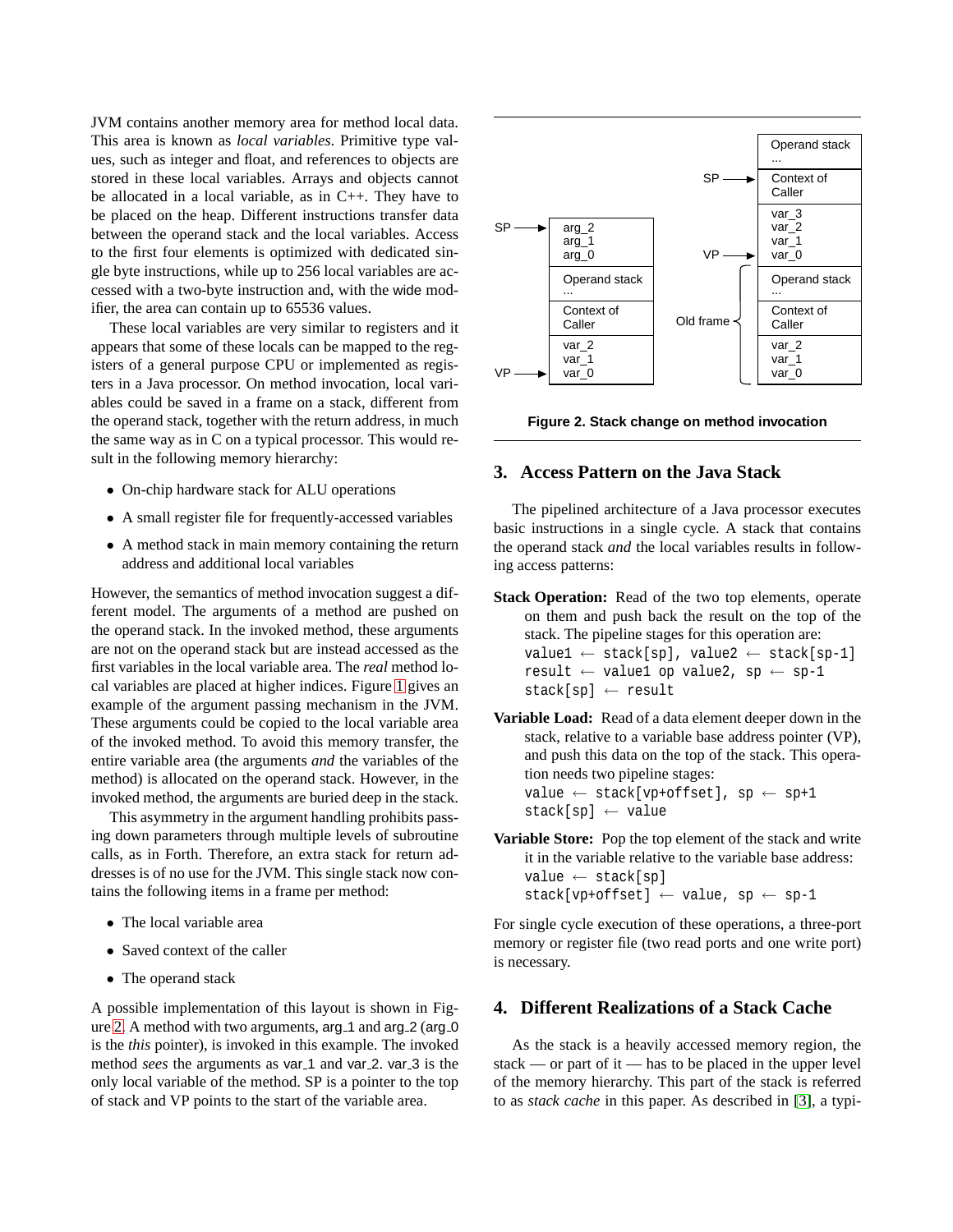```
int val = foo(1, 2);
   ...
   public int foo(int a, int b) {
      int c = 1;
      return a+b+c;
   }
Compiled JVM bytecode instructions of the above Java program:
The invokation sequence:
   aload_0 // Push the obejct reference
   iconst_1 // and the parameter on the
   iconst_2 // operand stack.
   invokevirtual #2 // Invoke method foo:(II)I.
   istore 1 // Store result in local variable.
public int foo(int,int):
   iconst_1 // The constant is stored in a method
   istore_3 // local variable (at position 3).
   iload_1 // Arguments are accessed as locals
   iload<sub>2</sub> // and pushed on the operand stack.
   iadd \frac{1}{2} // Operation on the operand stack.
   iload_3 // Push the variable c on the operand stack.
   iadd
   ireturn // Return value is on top of stack.
```
<span id="page-2-1"></span>**Figure 1. Example of parameter passing and access in the JVM**

| cal memory hierarchy contains the following elements, with<br>increasing access time and size: | <b>Basic function</b>                              | Gate count |
|------------------------------------------------------------------------------------------------|----------------------------------------------------|------------|
|                                                                                                | $D$ -Flip-Flop                                     |            |
| $\bullet$ CPU register                                                                         | $2:1$ MUX                                          | 3          |
| • On-chip cache memory                                                                         | $4:1$ MUX                                          |            |
| • Off-chip cache memory                                                                        | 8:1 MUX                                            | 9          |
|                                                                                                | <b>SRAM Bit</b>                                    | 1.5        |
| $\bullet$ Main memory                                                                          |                                                    |            |
|                                                                                                | Table 2. Simplified gate count for basic functions |            |

• Magnetic disk for virtual memory

For a stack cache, a register file is the solution with the shortest access time. However, in order to store more than a few elements in the cache, an on-chip memory realization can provide a larger cache. Both variants have been used and are described below.

#### **4.1. The Register File as a Stack Cache**

An example of a Java processor that uses a register file is Sun's picoJava [\[9\]](#page-7-2). It contains 64 registers, organized as a circular buffer. To compensate for this *small* stack cache, an automatic spill and fill circuit needs another read/write port to the register file. aJile's JEMCore [\[2\]](#page-7-3) is a direct-execution Java processor core that contains 24 registers. Only six of them are used to cache the top elements of the stack. With this small register count, local variables are not part of the cache. The Ignite [\[6\]](#page-7-4) (formerly known as PSC1000) is a stack processor, originally designed as a Forth processor and now promoted as a Java processor, has an operand stack that contains 18 registers with automatic spill and fill.

A basic pipeline for a stack processor with a register file contains the following stages:

- 1. IF instruction fetch
- 2. ID instruction decode
- 3. EX read register file and execute
- 4. WB write result back to register file

With this pipeline structure, a single data-forwarding path between WB and EX is necessary. The ALU with the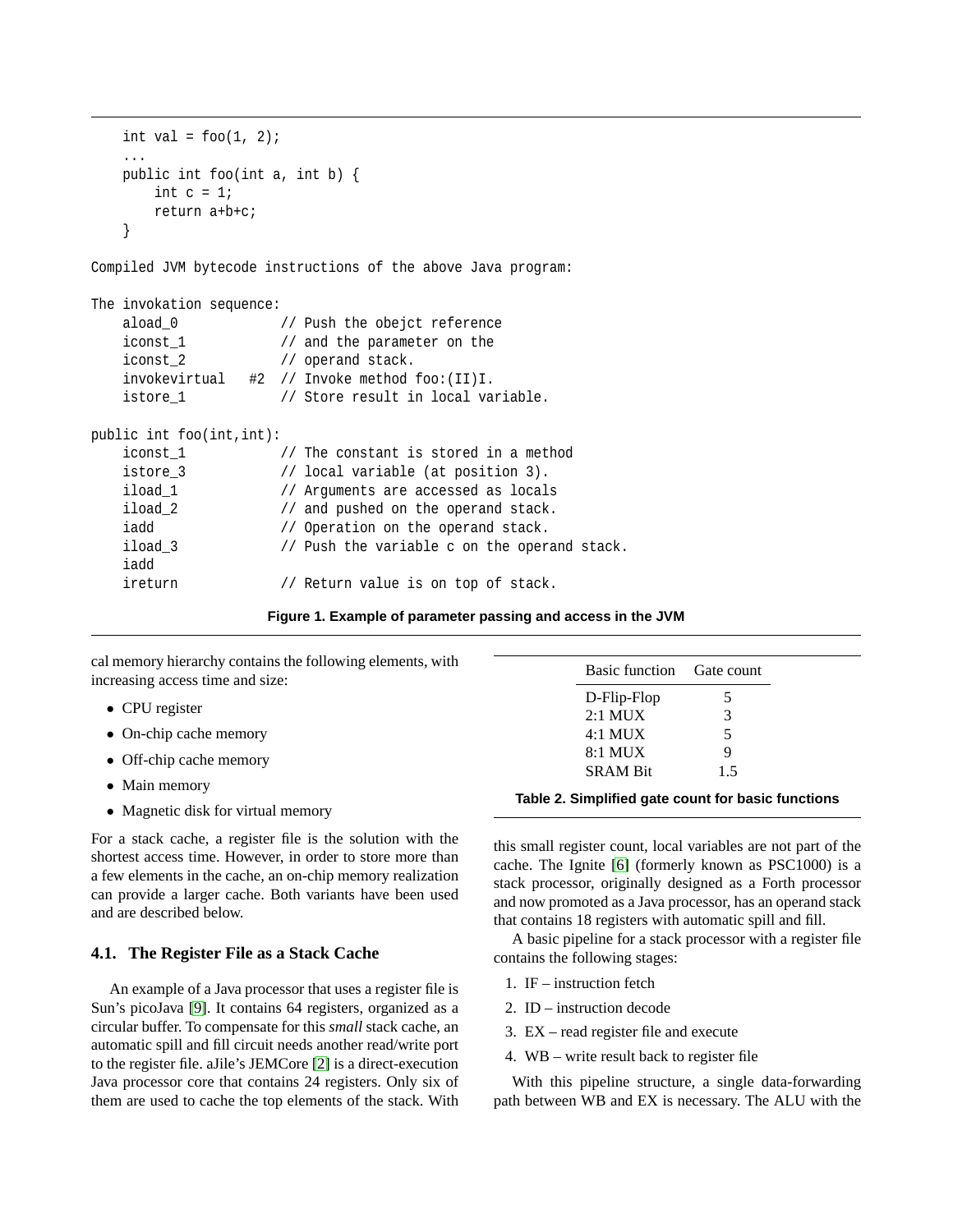<span id="page-3-0"></span>

**Figure 3. A stack cache with registers**

register file (with a size of 16, a common size for RISC processors) and the bypass unit are shown in Figure [3.](#page-3-0) In Table [3](#page-3-1) the hardware resources of this type of stack cache is approximated, using the values given in Table [2](#page-2-1) (a MUX not found in this table is assumed to use combinations of the basic types; e.g. two 8:1 and one 2:1 for a 16:1). An experimental evaluation of this architecture in an FPGA is described in Section [6.](#page-6-0)

<span id="page-3-1"></span>

| Function block Basic function |                  | Gate count |
|-------------------------------|------------------|------------|
| Register File                 | 512 D-Flip-Flops | 2,560      |
| Read MUX                      | 2x32 16:1 MUX    | 1,344      |
| Forward MUX                   | $32.2:1$ MUX     | 96         |
| ALU buffer                    | 32 D-Flip-Flops  | 160        |
| Total                         |                  | 4,160      |

**Table 3. Estimated gate count for a stack cache with registers**

## **4.2. On-chip Memory as Stack Cache**

Using SRAM on the chip provides a *large* stack cache (e.g. 128 entries). However, as we have seen in Section [3,](#page-1-1) a three-port memory and one additional pipeline stage are necessary:

- 1. IF instruction fetch
- 2. ID instruction decode
- 3. RD memory read
- 4. EX execute
- 5. WB write result back to memory

With this pipeline structure, two data forwarding paths are necessary. The resulting architecture is shown in Figure [4](#page-4-0) and a gate count estimate is provided in Table [4.](#page-3-2) This version needs 70% more resources than the first one, but provides an eight times larger stack cache.

<span id="page-3-2"></span>

| Function block Basic function |                     | Gate count |
|-------------------------------|---------------------|------------|
| <b>Stack RAM</b>              | e.g. 128x32 Bits    | 6,144      |
| Port buffer                   | $2x32$ D-Flip-Flops | 320        |
| Forward MUX                   | 32 2:1 and 3:1 MUX  | 288        |
| ALU buffer                    | 2x32 D-Flip-Flops   | 320        |
| Total                         |                     | 7,072      |

**Table 4. Estimated gate count for a stack cache with on-chip RAM**

Example designs that use this kind of stack cache are (i) Komodo [\[10\]](#page-7-5), a Java processor intended as a basis for research on multithreaded real-time scheduling, and (ii) FemtoJava [\[4\]](#page-7-6), a research project to build an application specific Java processor. Both designs avoid memory doubling by serializing the two reads. This serialization results in a minimum of a two clock cycles execution time for basic instructions or halves the clock frequency of the whole pipeline.

# **5. A Two-Level Stack Cache**

In this section, we will discuss access patterns of the JVM and their implication on the functional units of the pipeline. A faster and smaller architecture is proposed for the stack cache of a Java processor.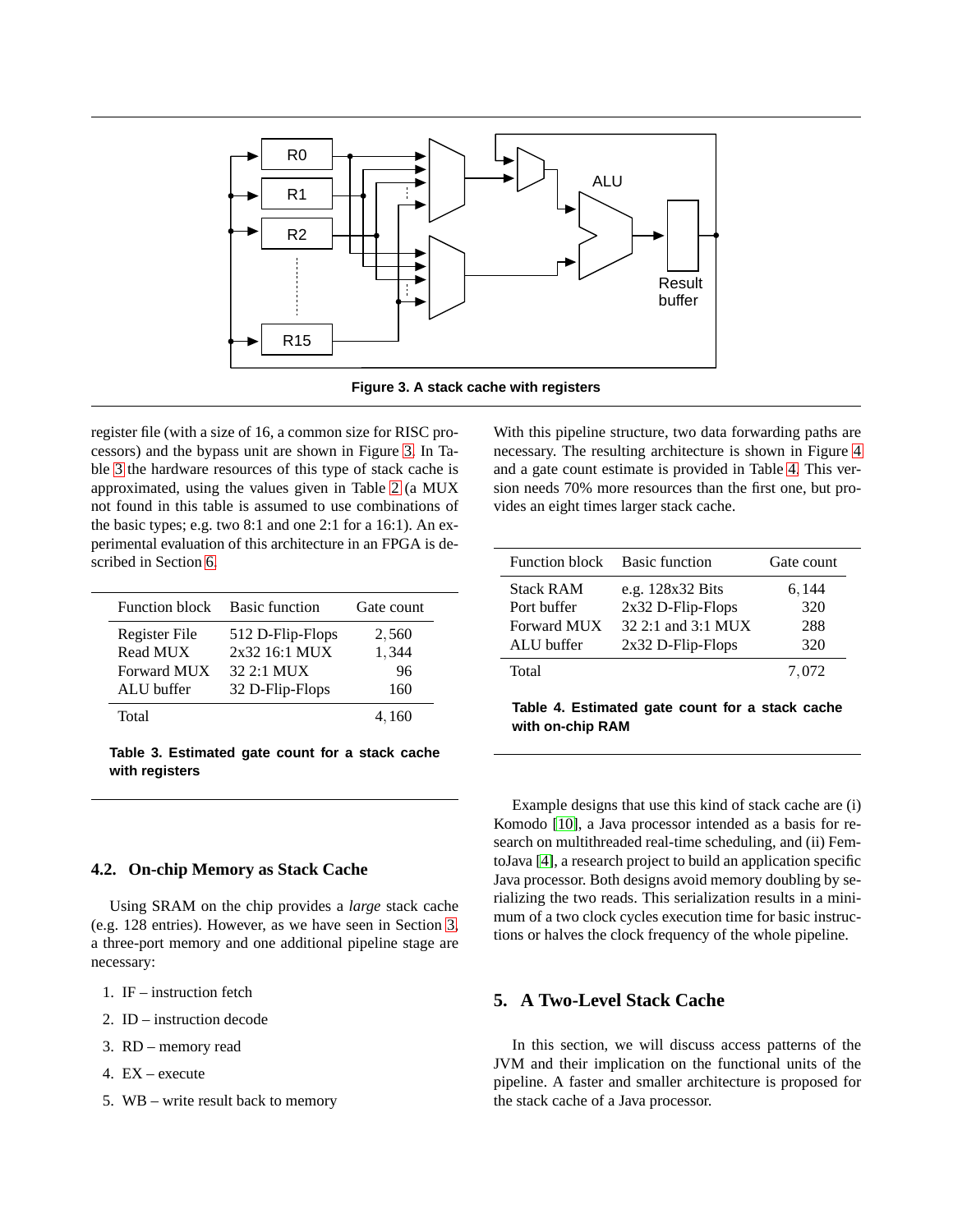<span id="page-4-0"></span>

**Figure 4. A stack cache with on-chip RAM**

#### **5.1. JVM Stack Access Revised**

If we analyze the JVM's access patterns to the stack in more detail, we can see that a two-port read is only performed with the two top elements of the stack. All other operations with elements deeper in the stack, local variables load and store, only need one read port. If we only implement the two top elements of the stack in registers, we can use a standard on-chip RAM with one read and one write port.

We will show that all operations can be performed with this configuration. Let *A* be the top-of-stack, *B* the element below top-of-stack. The memory that serves as the second level cache is represented by the array *sm*. Two indices in this array are used: *p* points to the logical third element of the stack and changes as the stack grows or shrinks, *v* points to the base of the local variables area in the stack and *n* is the address offset of a variable. *op* is a two operand stack operation with a single result (i.e. a typical ALU operation).

#### **Case 1:** ALU operation

 $A \leftarrow A$  op  $B$ 

$$
B \leftarrow \textit{sm}[p]
$$

 $p \leftarrow p - 1$ 

The two operands are provided by the two top level registers. A single read access from *sm* is necessary to fill *B* with a new value.

#### **Case 2:** Variable load (*Push*)

 $A \leftarrow sm[v+n]$  $B \leftarrow A$  $sm[p+1] \leftarrow B$  $p \leftarrow p + 1$ 

One read access from *sm* is necessary for the variable read. The former TOS value moves down to *B* and the data previously in *B* is written to *sm*.

**Case 3:** Variable store *(Pop)*  
\n
$$
sm[v+n] \leftarrow A
$$
\n
$$
A \leftarrow B
$$
\n
$$
B \leftarrow sm[p]
$$
\n
$$
p \leftarrow p - 1
$$
\nThe TOS value is written to *sm*. A is filled with B and B is filled in an identical manner to Case 1, needing a

single read access from *sm*.

We can see that all three basic operations can be performed with a stack memory with one read and one write port. Assuming a memory is used that can handle concurrent read and write access, there is no structural access conflict between *A*, *B* and *sm*. That means that all operations can be performed concurrently in a single cycle.

As we can see in Figure [2](#page-1-0) the operand stack and the local variables area are distinct regions of the stack. A concurrent read from and write to the stack is only performed on a variable load or store. When the read is from the local variables area the write goes to the operand area; a read from the operand area is concurrent with a write to the local variables area. Therefore there is no concurrent read and write to the same location in *sm*. There is no constraint on the read-during-write behavior of the memory (old data, undefined or new data), which simplifies the memory design. In a design where read and write-back are located in different pipeline stages, as in the architectures described above, either the memory must provide the new data on a readduring-write, or external forward logic is necessary.

From the three cases described, we can derive the memory addresses for the read and write port of the memory, as shown in Table [5.](#page-5-0)

#### **5.2. The Datapath**

The architecture of the two-level stack cache can be seen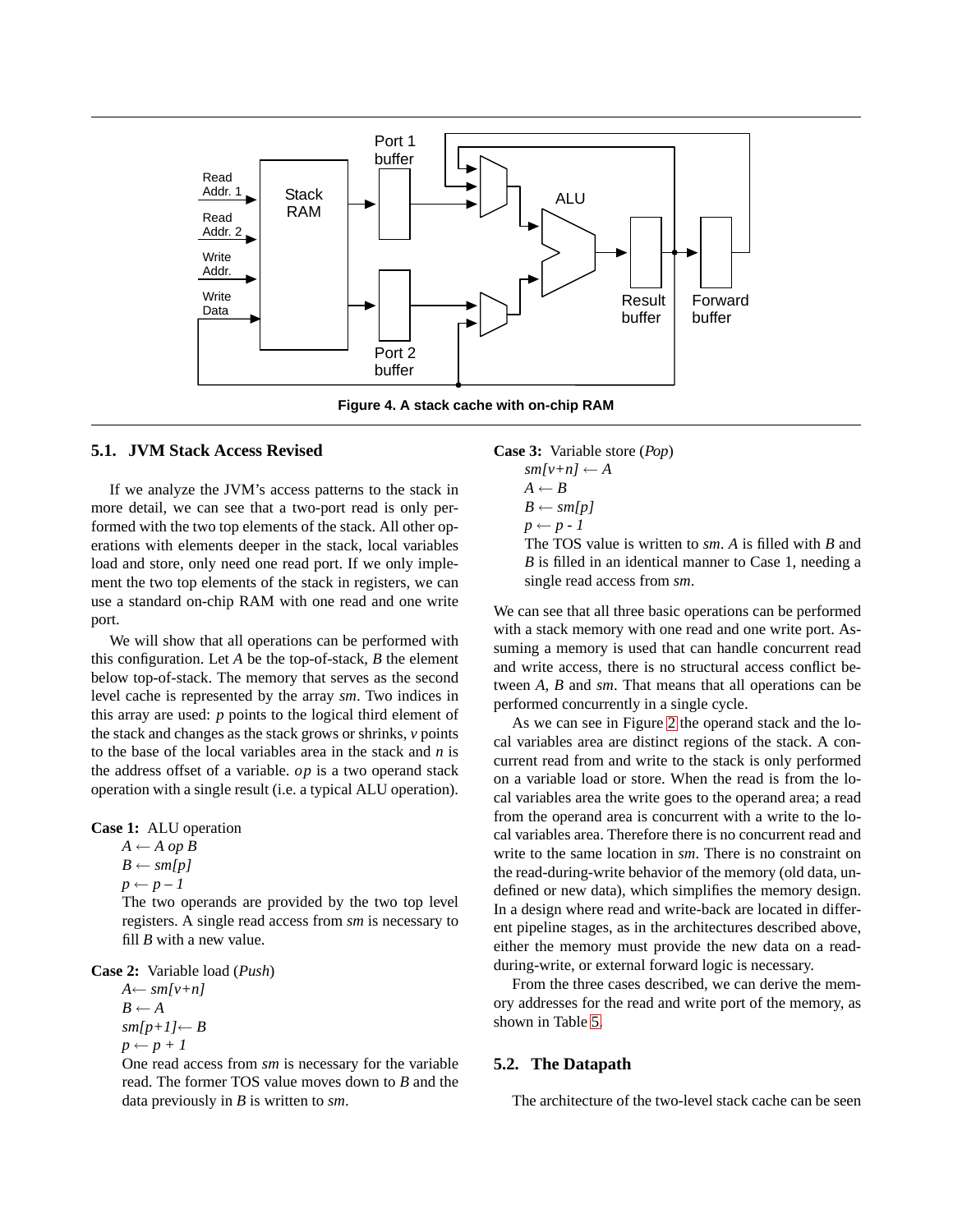<span id="page-5-1"></span>

<span id="page-5-2"></span>**Figure 5. Two-level stack cache**

<span id="page-5-0"></span>

|       | Read address Write address |  |
|-------|----------------------------|--|
| р     | $p+1$                      |  |
| $v+n$ | v+n                        |  |
|       | Table 5. Memory addresses  |  |

in Figure [5.](#page-5-1) Register *A* represents the top-of-stack and register *B* the data below the top-of-stack. ALU operations are performed with these two registers and the result is placed in *A*. During such an ALU operation, *B* is filled with new data from the stack RAM. A new value from the local variable area is loaded directly from the stack RAM into *A*. The data previously in *A* is moved to *B* and the data from *B* is spilled to the stack RAM. *A* is stored in the stack RAM on a store instruction to the local variable. The data from *B* is moved to *A* and *B* is filled with a new value from the stack RAM. All these operations are performed concurrently in one cycle.

With this architecture, the pipeline can be reduced to three stages:

- 1. IF instruction fetch
- 2. ID instruction decode
- 3. EX execute, load or store

The estimated resource usage of this two-level stack cache architecture is given in Table [6.](#page-5-2) It can be seen that this architecture is roughly as complex as the solution given above (about 5% less gates). However, the reduced complexity with the two-port RAM instead of a three port RAM is not included in the table. The critical path through the ALU contains only one 2:1 MUX to register *A* in this solution, rather than one 3:1 MUX in one ALU path and one 2:1 MUX in the other ALU path. As no data forwarding logic is necessary, the decoding logic is also simpler.

| <b>Function block</b>                 | <b>Basic function</b>                  | Gate count   |
|---------------------------------------|----------------------------------------|--------------|
| <b>Stack RAM</b><br>TOS, TOS-1 buffer | e. g. 128x32 Bits<br>2x32 D-Flip-Flops | 6,144<br>320 |
| Three MUX                             | 3x32 2:1 MUX                           | 288          |
| Total                                 |                                        | 6,752        |

**Table 6. Estimated gate count for the two-level stack cache**

## **5.3. Data Forwarding — A Non Issue**

Data dependencies in the instruction stream result in the so-called *data hazards* [\[3\]](#page-7-1) in the pipeline. Data forwarding is a technique that moves data from a later pipeline stage back to an earlier one to solve this problem. The term *forward* is correct in the temporal domain as data is transferred to an instruction in the future. However, it is misleading in the structural domain as the forward direction is towards the *last* pipeline stage for an instruction.

As the probability of data dependency is very high in a stack-based architecture, one would expect several data forwarding paths to be necessary. However, in the two-level architecture proposed, with its resulting three-stage pipeline, no data hazards will occur and no data forwarding is therefore necessary. This simplifies the decoding stage and reduces the number of multiplexers in the execution path. We will show that none of the three data hazard types [\[3\]](#page-7-1) are an issue in this architecture. With instructions *i* and *j*, where *i* is issued before *j*, the data hazard types are:

*Read after write: j* reads a source before *i* writes it. This is the most common type of hazard and, in the architectures described above, is solved by using the ALU buffers and the forwarding multiplexer in the ALU datapath. On a stack architecture, write takes three forms: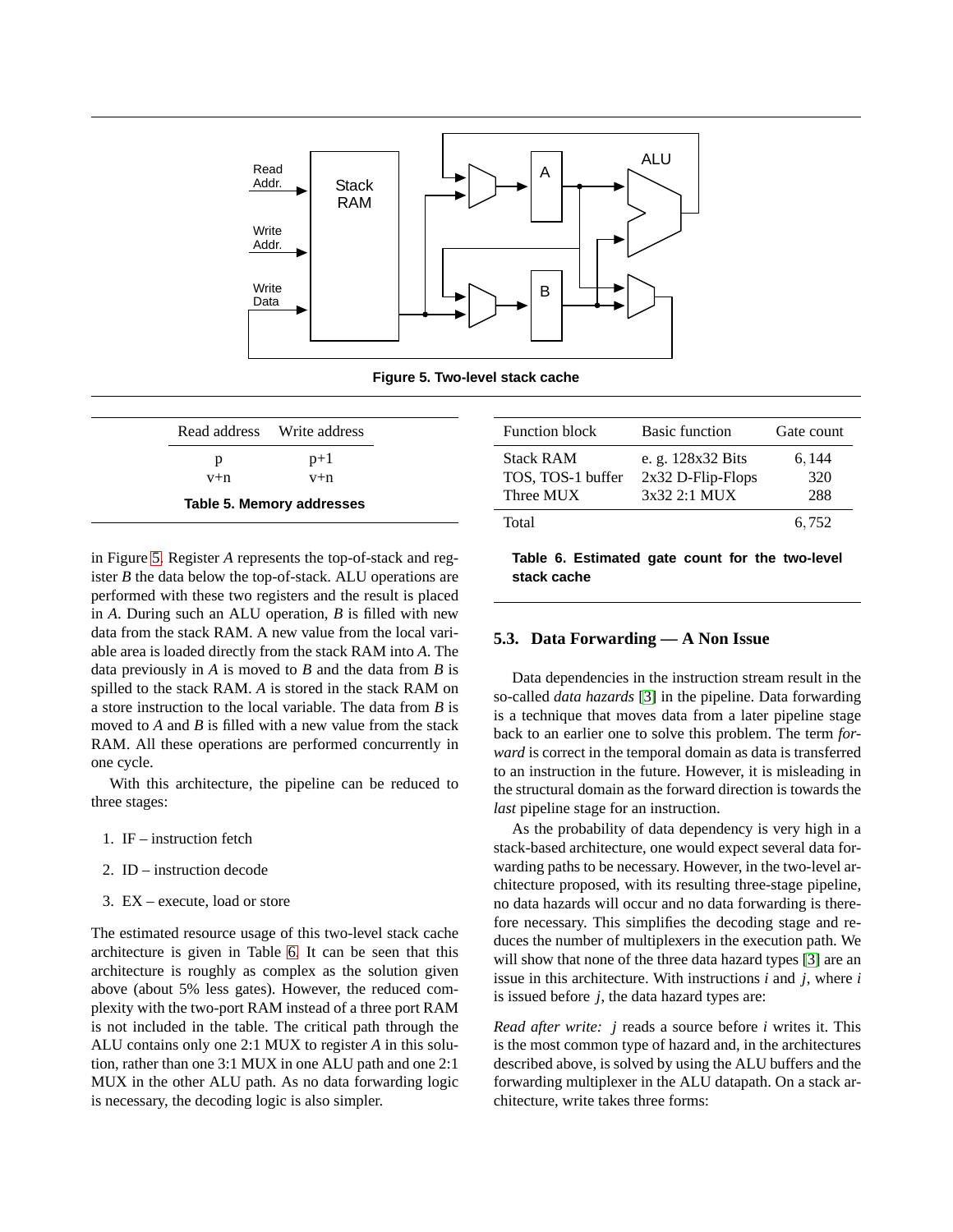- Implicit write of TOS during an ALU operation
- Write to the TOS during a load instruction
- Write to an arbitrary entry of the stack with a store instruction

A read also occurs in three different forms:

- Read two top values from the stack for an ALU operation
- Read TOS for a store instruction
- Read an arbitrary entry of the stack with the load instruction

With the two top elements of the stack as discrete registers, these values are read, operated on and written back in the same cycle. No read that depends on TOS or TOS-1 suffers from a data hazard. Read and write access to a local variable is also performed in the same pipeline stage. Thus, the read after write order is not affected. However, there is also an additional hidden read and write - the fill and spill of register B:

- *B fill: B* is written during an ALU operation and on a variable store. During an ALU operation, the operands are the values from *A* and the old value from *B*. The new value for *B* is read from the stack memory and does not depend on the new value of *A*. During a variable store operation, *A* is written to the stack memory and does not depend on *B*. The new value for *B* is also read from the stack memory and it is not obvious that this value does not depend on the written value. However, the variable area and the operand stack are distinct areas in the stack (this changes only on method invocation and return), guaranteeing that concurrent read/write access does not produce a data hazard.
- *B spill: B* is read on a load operation. The new value of *B* is the old value of *A* and does not therefore depend on the stack memory read. *B* is written to the stack. For the read value from the stack memory that goes to *A*, the argument concerning the distinct stack areas in the case of *B fill* described above still applies.

*Write after read: j* writes a destination before it is read by *i*. This cannot take place as all reads and writes are performed in the same pipeline stage keeping the instruction order.

*Write after write: j* writes an operand before it is written by *i*. This hazard is not present in this architecture as all writes are performed in the same pipeline stage.

## <span id="page-6-0"></span>**6. Resource Usage Compared**

The three architectures described above are implemented in an FPGA (Altera's EP1C6Q240C6 [\[1\]](#page-7-7)). The three-port

memory for the second solution is emulated with two embedded memory blocks. The ALU for this comparison is kept simple with the following functions: NOP, ADD, SUB, POP, AND, OR, XOR and load external data. The load of external data is necessary in order to prevent the synthesizer from optimizing away the whole design. A real implementation of an ALU for a Java processor [\[7\]](#page-7-8) is a little bit more complex with a barrel shifter and additional load pathes. In order to gain the maximum operating frequency for the design, the testbed for this architecture contains registers for the external data, the RAM address busses, and the control and select signals. Table [7](#page-7-9) shows the resource usage and maximum operation frequency of the three different architectures.

LC stands for 'Logic Cell' and is the basic element in an FPGA: a 4-bit lookup table with a register. The LC count in the table includes the register count. The ALU alone without any stack cache needs 194 LCs. In the first line, the testbed is combined with the ALU without any stack caching, as a reference design. With this configuration, we can obtain the maximum possible speed of the registered ALU in this FPGA technology, in this case an operating frequency of 237 MHz or a 4.2 ns delay. This value is an upper bound of the system frequency. Every pipelined architecture needs one or more multiplexer in the ALU path, either for data forwarding or for operand selection, resulting in a longer delay. The fourth and fifth columns represent the resource usage of the cache logic without the testbed and ALU. The last column shows the effective cache size in data words.

The version with the 16 registers was synthesized with two different synthesizer settings. In the first setting, the register file is implemented with discrete registers while, with a different setting, the register file is automatically implemented in two 32-bits embedded RAM blocks. Two different RAM blocks are necessary to provide two read ports and one write port. In both versions, the delay time to read the register file (delay through the 16:1 MUX of 4.9 ns or RAM access time of 4.6 ns) is in the same order as the delay time through the ALU, resulting in a system frequency of half the theoretical frequency of that with the ALU alone. As the structure of the version with the embedded RAM block is very similar with the SRAM cache, only the version with the discrete registers is shown in Table [7.](#page-7-9)

The stack cache with a RAM and registers on the RAM output (the additional pipeline stage) performs better than the first solution. However, the 3:1 MUX in the critical path still adds 2.3 ns to the delay time. Compared with the proposed solution (in the last line), we see that double the amount of RAM is needed for the two read ports.

The two-level stack cache solution performs at 213 MHz, i.e. almost the theoretical system frequency (in practice, about 10% slower). Only a 2:1 MUX is added to the crit-